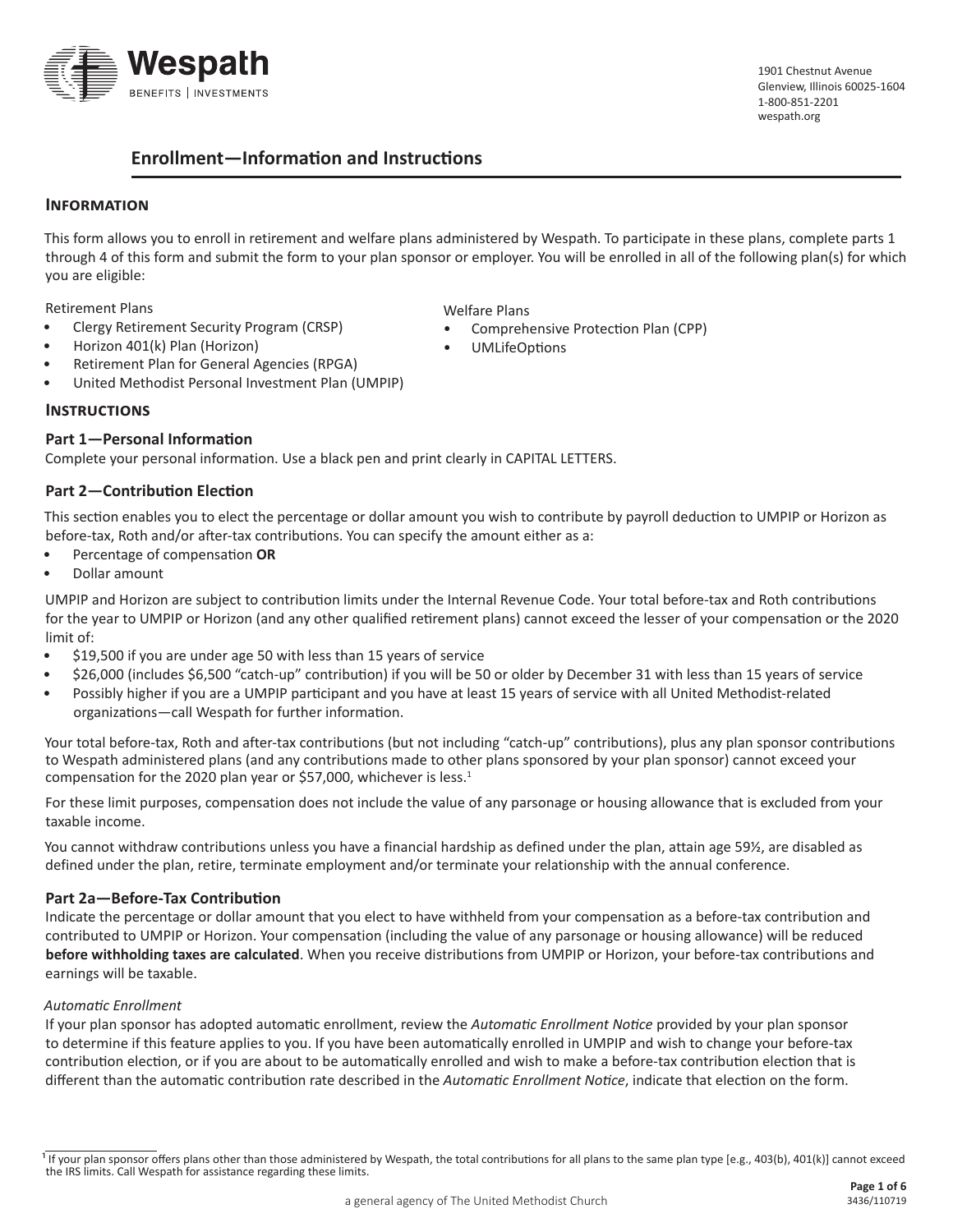## *Automatic Contribution Escalation*

If your plan sponsor has elected automatic contribution escalation, review the *[Automatic Enrollment Notice](https://www.wespath.org/assets/1/7/40226.pdf)* provided by your plan sponsor to determine your eligibility for this feature and learn how it works. Check the box to indicate whether you elect to have automatic contribution escalation apply to your before-tax contributions. If you do not make an election and are eligible for automatic contribution escalation, this feature will be applied to your contributions as the default election.

## **Part 2b—Roth Contribution**

Indicate the percentage or dollar amount that you elect to have withheld from your compensation as a Roth contribution and contributed to UMPIP or Horizon. Your compensation (including the value of any parsonage or housing allowance) will be reduced **after withholding taxes are calculated**. When you receive distributions from UMPIP or Horizon, your qualified Roth distributions are non-taxable. See the *Roth Contribution Guide* at **[wespath.org/r](http://www.wespath.org/assets/1/7/4834.pdf)oth** for more information.

# **Part 2c—After-Tax Contribution** (not available in Horizon)

Indicate the percentage or dollar amount that you elect to have withheld from your compensation as an after-tax contribution and contributed to UMPIP. Your compensation (including the value of any parsonage or housing allowance) will be reduced **after withholding taxes are calculated**. When you receive distributions from UMPIP, your after-tax contributions are non-taxable but earnings are taxable.

## **Part 3—Investment Election**

This section enables you to specify how you want to invest your defined contribution (DC) account balances. You may either:

- Elect LifeStage Investment Management to automate the investment of your account balances, or
- Choose among Wespath investment funds for your accounts.

If you do not make any elections in Part 3, Wespath will invest your contributions using LifeStage Investment Management. LifeStage Investment Management is an investment management service that determines your investment fund allocation based on your answers to the LifeStage Personal Investment Profile (see Part 3b). You may discontinue using the service and choose among Wespath investment funds at any time; however, you may be subject to a 60-day waiting period in accordance with Wespath's policy on interfund transfers.

Consider an investment's objectives, risks and expenses carefully before making your selection. This and other important information is available in the *Understanding Your Investment Options* brochure and the *Investment Funds Description.* Go to **[wespath.org](http://www.wespath.org)**—under **Investments**, click "**Resources**" and then select "**Information**."

If eligible, you may contact EY Financial Planning Services at **1-800-360-2539** for investment allocation guidance at no additional cost. 2

# **Part 3a—LifeStage Investment Management Election**

Indicate whether you would like to:

- Enroll in LifeStage Investment Management to automate your investment elections (complete 3b and SKIP 3c), or
- Choose your own investment fund elections (SKIP 3b and complete 3c)

# **Part 3b—LifeStage Personal Investment Profile**

Answer the questions displayed so that Wespath can direct the investment of your account through LifeStage Investment Management. If you elect the service and do not complete this profile, the default elections for each question will be used.

- 1. Choose your risk tolerance. Risk tolerance is defined at **[wespath.org/risktolerance](http://www.wespath.org/risktolerance)**.
- 2. Indicate whether you expect to receive Social Security in retirement. Most people are eligible unless they have not worked the required number of quarters and/or have opted out.

You may change these variables as often as you wish. Refer to the *Understanding Your Investment Options* brochure.

# **Part 3c—Investment Election**

Complete only if you elected to self-manage the investment of your account(s) in Part 3a. If you do not complete this section, your accounts will be managed by LifeStage Investment Management. Indicate your investment fund election for **future contributions** to your retirement accounts. Investment elections must be entered in 1% increments.

# **Part 4—Participant Signature**

Read and, if you agree, sign and date the form. Then return all pages of the form to your conference, church or employer. Keep a copy for your records.

*IMPORTANT*: Designate your beneficiary(ies) online as soon as you are enrolled. A beneficiary receives plan benefits, if any, after you die or if you cannot be located when a benefit is payable. When you receive your *Welcome Letter* from Wespath, register for Benefits Access at **benefitsaccess.org**. After logging in, select "**Take Action**" from the toolbar, then under **UPDATE PERSONAL DATA**, choose "Update beneficiary designations." For important information regarding beneficiary designations, go to **wespath.org/beneficiaries**.

# **Part 5—Employment Information—To be completed by your plan sponsor**

# **Part 6—Plan Sponsor Information—To be completed by your plan sponsor**

<sup>&</sup>lt;sup>2</sup> EY Financial Planning Services are available to active participants and surviving spouses with account balances, and to retired and terminated participants with account balances of at least \$10,000. Costs for EY Financial Planning are included in Wespath's operating expenses that are paid for by the funds.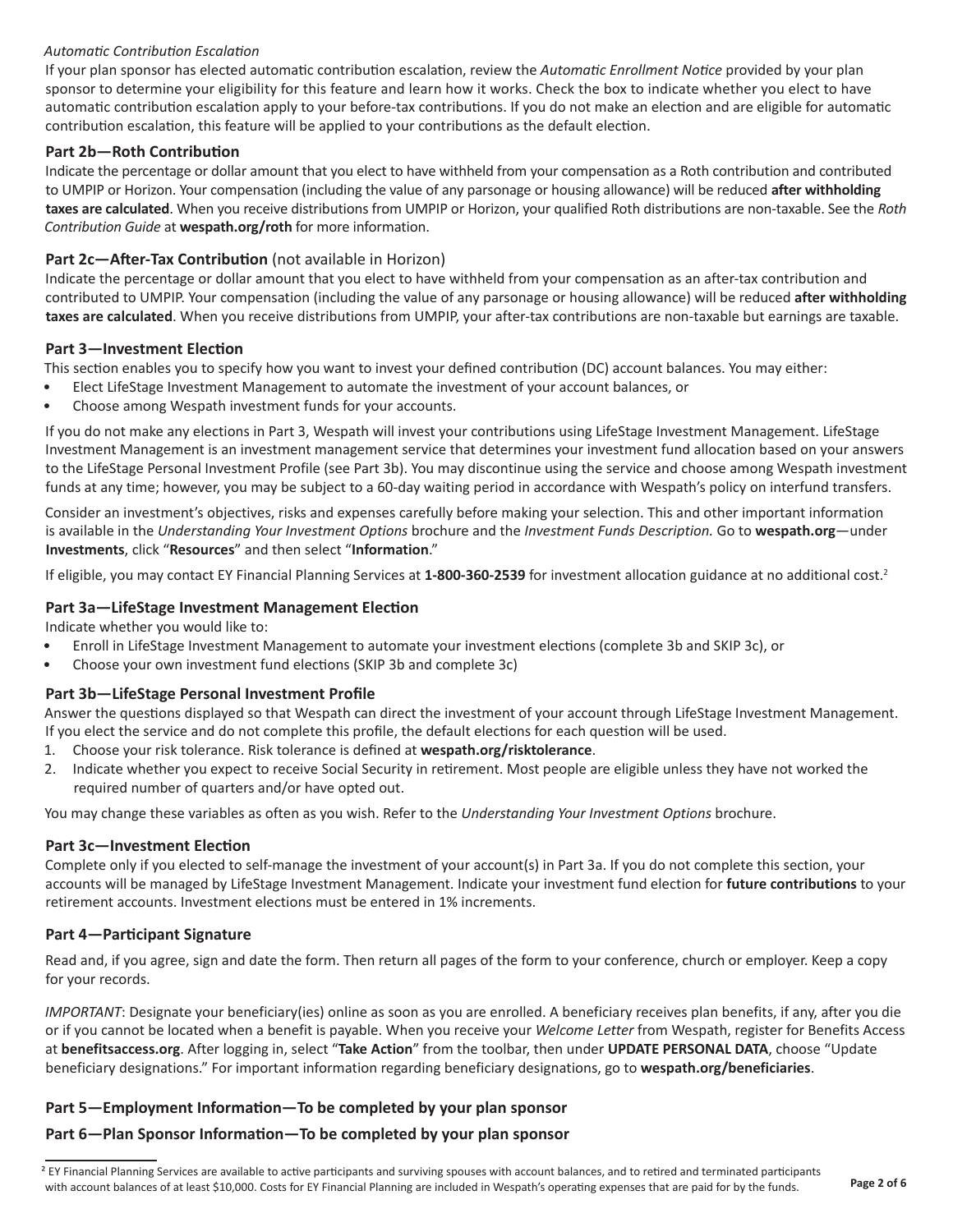

# **Enrollment**

#### **Part 1—Personal Information**

|                                                                              | Primary phone # $($ \component \component \component \component \component \component \component \component \component \component \component \component \component \component \component \component \component \component \com |
|------------------------------------------------------------------------------|--------------------------------------------------------------------------------------------------------------------------------------------------------------------------------------------------------------------------------|
|                                                                              |                                                                                                                                                                                                                                |
|                                                                              |                                                                                                                                                                                                                                |
|                                                                              |                                                                                                                                                                                                                                |
| Social Security # _____ _____ ______- ______ ______ -_____ _____ _____ _____ | Spouse Social Security # ___ __ __ -__ -__ __ __ __ __ __ __                                                                                                                                                                   |
| Birth date $\_\_\_\_\_\_\_\_\_\_\_\_\_\_\_\_\_\_\_\_\_$                      | Spouse birth date $\frac{1}{2}$ $\frac{1}{2}$ $\frac{1}{2}$ $\frac{1}{2}$ $\frac{1}{2}$                                                                                                                                        |
| Gender: $\Box$ Male $\Box$ Female                                            | Marriage date $\frac{1}{\sqrt{1-\frac{1}{2}}}$                                                                                                                                                                                 |

#### **Part 2a – Before-Tax Contribution**

Review the Instructions for important information about automatic enrollment and automatic contribution escalation.

Choose one:

- **Q** Percentage of compensation: \_\_\_\_\_\_\_\_ % of compensation
- **D** Dollar amount: \$ \_\_\_\_\_\_\_\_\_ per month (cannot exceed your monthly compensation)
- $\Box$  I elect **not** to make before-tax contributions (Skip to Part 2b)

**Automatic Contribution Escalation** (choose one if this feature applies to you—see Instructions):

- $\Box$  I elect to have automatic contribution escalation apply to my before-tax contributions (default)
- $\Box$  I elect **not** to have automatic contribution escalation apply to my before-tax contributions

#### **Part 2b – Roth Contribution**

Choose one:

- **Q** Percentage of compensation: \_\_\_\_\_\_\_\_\_ % of compensation
- **D** Dollar amount: \$ \_\_\_\_\_\_\_\_ per month (cannot exceed your monthly compensation)
- $\Box$  I elect **not** to make Roth contributions

#### **Part 2c – After-Tax Contribution (not available in Horizon)**

Choose one:

- q **Percentage of compensation:** % of compensation
- **Q** Dollar amount: \$ per month (cannot exceed your monthly compensation)
- $\Box$  I elect **not** to make after-tax contributions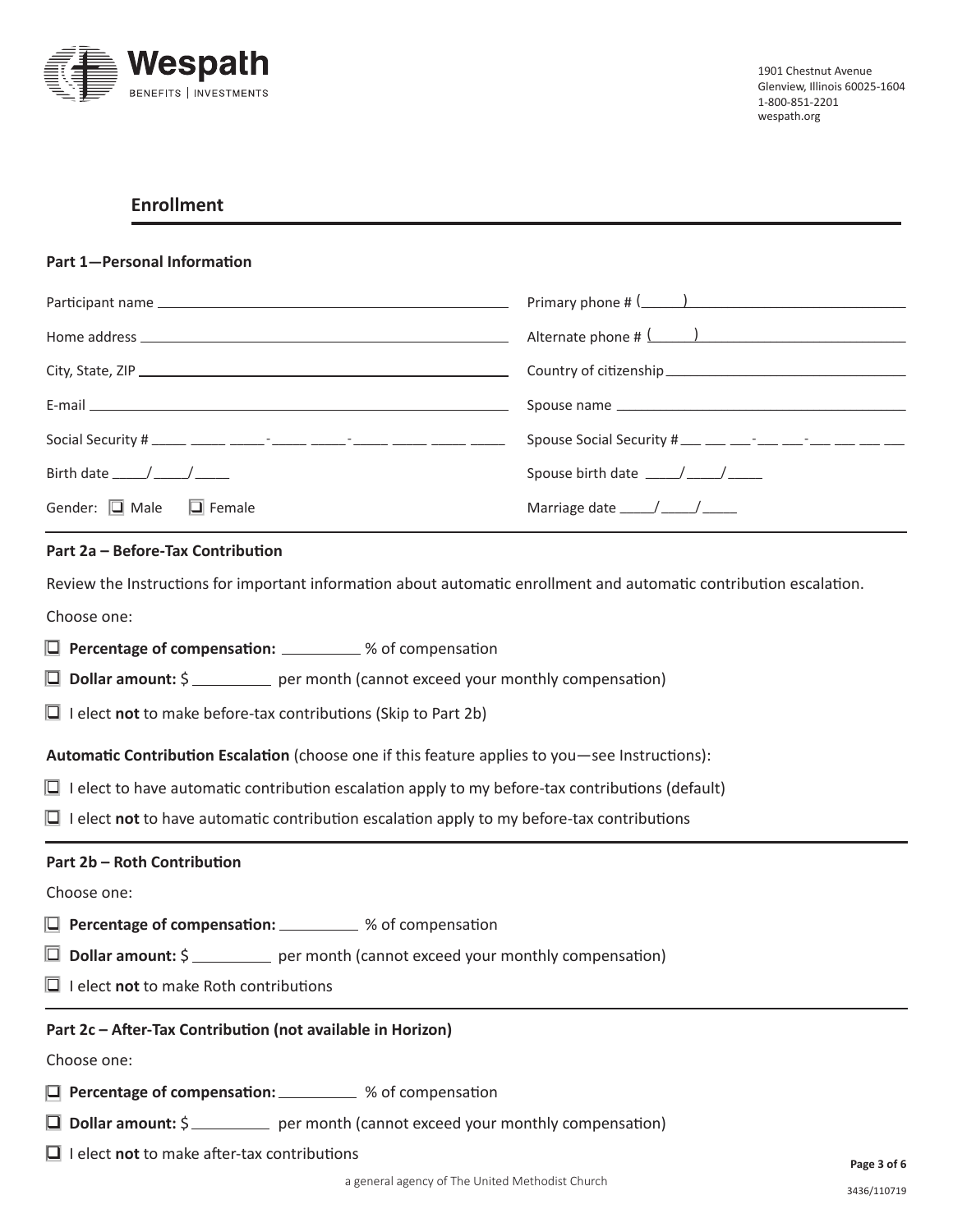### **Part 3—Investment Election**

### **Part 3a—LifeStage Investment Management Election**

Choose one:

- q I elect **LifeStage Investment Management** to manage my defined contribution accounts. **(Complete Part 3b and SKIP Part 3c.)**
- q I elect to choose the investment funds for my defined contribution accounts. **(SKIP Part 3b and complete Part 3c.)**

### **Part 3b—LifeStage Personal Investment Profile**

- 1. My risk tolerance is:  $\Box$  Conservative  $\Box$  Moderate *(default)*  $\Box$  Aggressive *Definitions available at wespath.org/risktolerance*.
- 2. I will qualify to receive Social Security benefits when I retire:  $\Box$  Yes *(default)*  $\Box$  No

#### **Part 3c—Investment Election**

If you have no "election for future contributions" on file, your accounts will be managed by LifeStage Investment Management.

| <b>Funds</b>                            | <b>Election for Future Contributions</b> |
|-----------------------------------------|------------------------------------------|
| Stable Value Fund                       | %                                        |
| U.S. Treasury Inflation Protection Fund | $\%$                                     |
| Inflation Protection Fund               | %                                        |
| Social Values Choice Bond Fund          | $\%$                                     |
| Fixed Income Fund                       | %                                        |
| Extended Term Fixed Income Fund         | $\%$                                     |
| Multiple Asset Fund                     | %                                        |
| U.S. Equity Fund                        | %                                        |
| Social Values Choice Equity Fund        | $\%$                                     |
| International Equity Fund               | %                                        |
| <b>Total</b>                            | 100 %                                    |

### **Part 4—Signature**

I have read the instructions, and understand and accept the actions I have taken with this *Enrollment* form. I acknowledge that:

- The indicated before-tax, Roth and/or after-tax contributions will be withheld from my pay and contributed to my UMPIP or Horizon account.
- My before-tax contribution percentage will increase each year up to a maximum percentage as specified in the *Automatic Enrollment Notice*, if I am eligible, unless I elected not to have automatic contribution escalation apply to my before-tax contributions in Part 2a.
- I cannot withdraw contributions from UMPIP or Horizon unless I have a financial hardship as defined under UMPIP or Horizon, attain age 59 ½, am disabled as defined under UMPIP or Horizon, retire, terminate employment and/or terminate my relationship with my annual conference. (These limitations do not apply to funds rolled into UMPIP and Horizon.)
- The contribution election in Part 2 will remain in effect with my current plan sponsor/salary-paying unit until I submit a new *Contribution Election* form.
- I have read and understand the *Understanding Your Investment Options* brochure and the *Investment Funds Description* and have considered the objectives, risks and expenses carefully before making investment elections.
- I may be eligible to contact EY Financial Planning Services for investment allocation guidance at no additional cost (see Instructions).
- I understand that I can designate beneficiary(ies) for my account(s) online at **benefitsaccess.org** when I am enrolled.

| Print Name  |                               |   |
|-------------|-------------------------------|---|
| Signature _ | Date                          |   |
|             | and the state of the state of | . |

*Complete Parts 1-4 and return all pages of the form to your conference, church or employer. Keep a copy for your records. Be sure to designate your beneficiaries online once you receive your enrollment Welcome Letter.*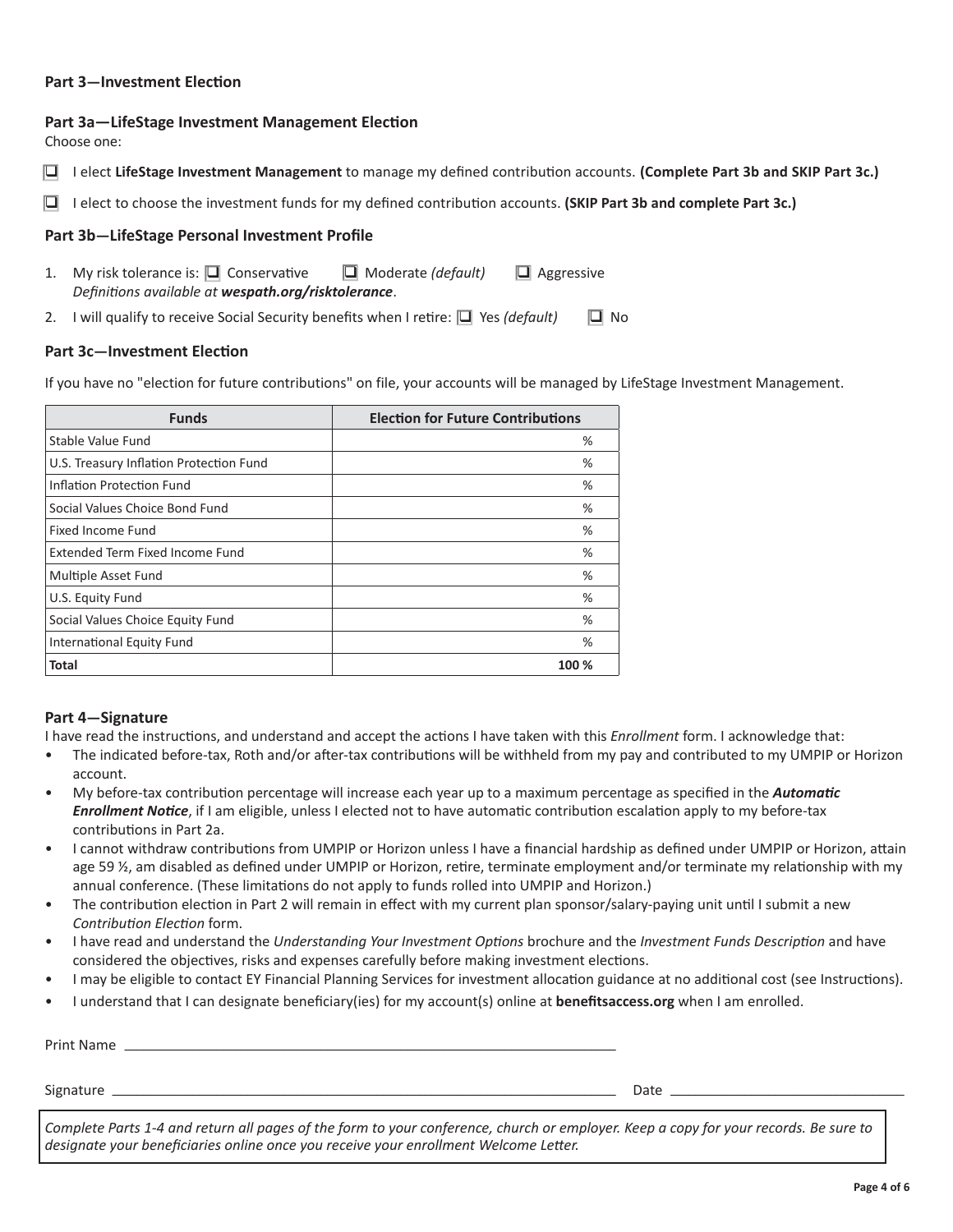| The remainder of this form is to be completed by the Plan Sponsor                                                                                                                                                                                                                                                                                                                                                                                                                                                                              |  |  |
|------------------------------------------------------------------------------------------------------------------------------------------------------------------------------------------------------------------------------------------------------------------------------------------------------------------------------------------------------------------------------------------------------------------------------------------------------------------------------------------------------------------------------------------------|--|--|
| <b>Part 5-Employment Information</b>                                                                                                                                                                                                                                                                                                                                                                                                                                                                                                           |  |  |
|                                                                                                                                                                                                                                                                                                                                                                                                                                                                                                                                                |  |  |
|                                                                                                                                                                                                                                                                                                                                                                                                                                                                                                                                                |  |  |
|                                                                                                                                                                                                                                                                                                                                                                                                                                                                                                                                                |  |  |
| Part 5a - Complete this section for Clergy<br>Appointed to:<br>$\Box$ Full-time service $\Box$ % time service<br>$\Box$ % time service<br>$\Box$ % time service                                                                                                                                                                                                                                                                                                                                                                                |  |  |
| Compensation                                                                                                                                                                                                                                                                                                                                                                                                                                                                                                                                   |  |  |
| 1. Cash Salary: \$<br>(Cash paid to clergyperson by the church/charge and/or conference. Cash salary consists of base pay, cash bonuses, equitable<br>compensation, cash allowances, cash to clergyperson for benefit programs, before-tax, Roth and after-tax contributions to UMPIP<br>and other 403(b) programs, Section 125 medical reimbursement and designated housing exclusion.)<br>Do not include cash allowances provided in lieu of parsonage or conference-provided group health plan or conference-provided<br>group health plan. |  |  |
| IRC Section 107 Housing Exclusion: \$<br>(Amount included in Cash Salary above that has been designated by the charge conference for housing expenses and not subject to<br>federal income taxation.)                                                                                                                                                                                                                                                                                                                                          |  |  |
| (Compensation in lieu of conference-provided group health plan.)<br>This amount should not be included in Cash Salary above.                                                                                                                                                                                                                                                                                                                                                                                                                   |  |  |
| Housing (check only one):<br>2.<br>$\Box$ Parsonage provided<br>This amount should not be included in Cash Salary above.                                                                                                                                                                                                                                                                                                                                                                                                                       |  |  |
| Part 5b - Complete this section for Lay Employees                                                                                                                                                                                                                                                                                                                                                                                                                                                                                              |  |  |
|                                                                                                                                                                                                                                                                                                                                                                                                                                                                                                                                                |  |  |
| Number of hours regularly worked per week as of date of employment: $\Box$ 30 or more $\Box$ 20 - 29.9 $\Box$ < 20                                                                                                                                                                                                                                                                                                                                                                                                                             |  |  |
| $\Box$ Open bill*                                                                                                                                                                                                                                                                                                                                                                                                                                                                                                                              |  |  |
| Complete this section only if employee's work schedule has changed since date of employment.                                                                                                                                                                                                                                                                                                                                                                                                                                                   |  |  |
|                                                                                                                                                                                                                                                                                                                                                                                                                                                                                                                                                |  |  |
| New hours regularly worked per week: $\Box$ 30 or more $\Box$ 20 - 29.9 $\Box$ < 20                                                                                                                                                                                                                                                                                                                                                                                                                                                            |  |  |
|                                                                                                                                                                                                                                                                                                                                                                                                                                                                                                                                                |  |  |
| $\Box$ Open bill*                                                                                                                                                                                                                                                                                                                                                                                                                                                                                                                              |  |  |

<sup>\*</sup>Check this box if the participant is hourly and you do not want us to use this compensation for contribution calculation purposes. If this box is checked, we will use compensation only for retirement income projections; therefore, you may enter any reasonable approximation of annual compensation (e.g., base pay or average earned pay).